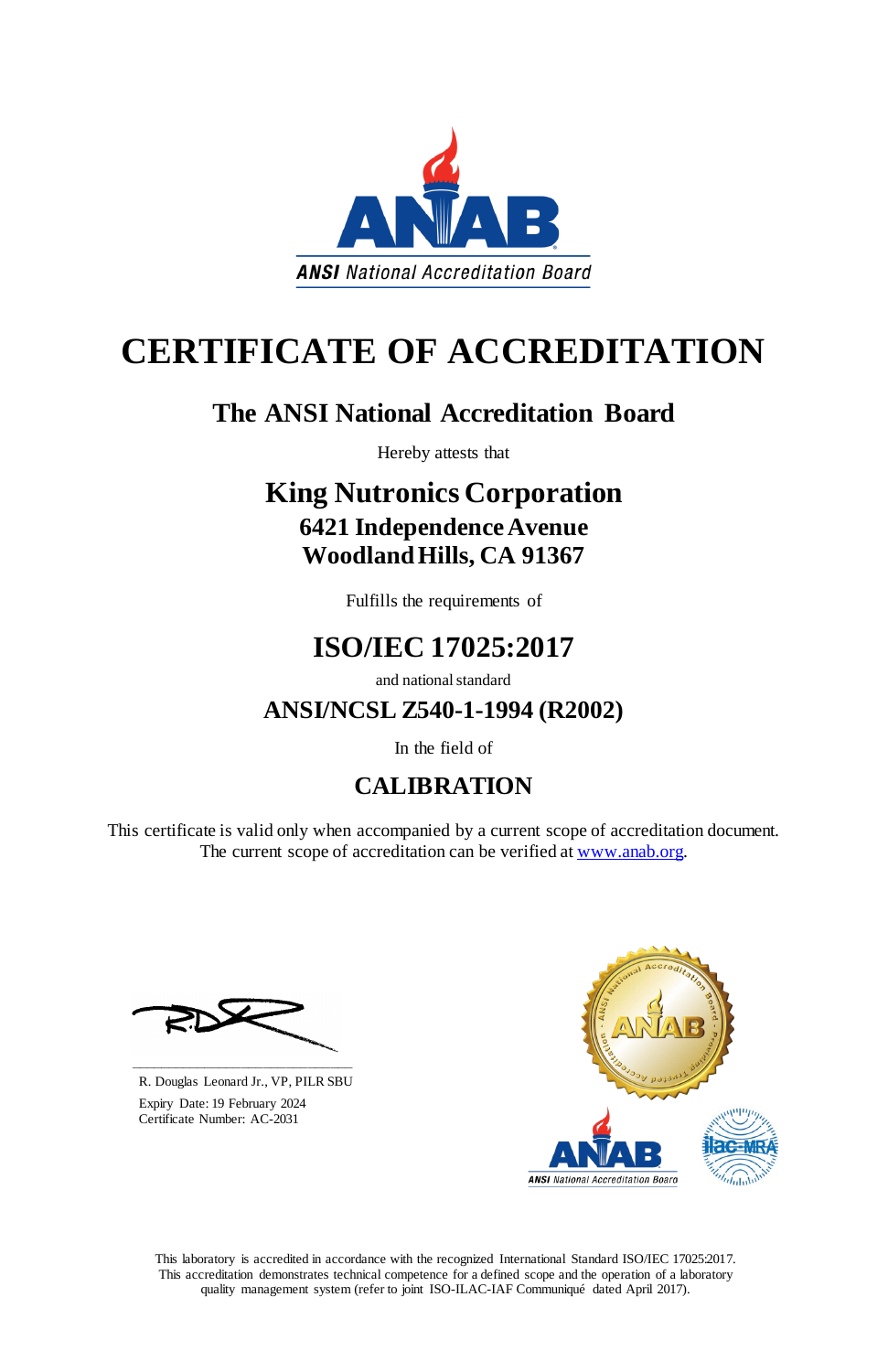

### **SCOPE OF ACCREDITATION TO ISO/IEC 17025:2017**

### **AND**

**ANSI/NCSL Z540-1-1994 (R2002)**

#### **King Nutronics Corporation**

6421 Independence Avenue Woodland Hills, CA 91367 Mohammad Houman 818-887-5460 ext. 23

### **CALIBRATION**

Valid to: **February 19, 2024** Certificate Number: **AC-2031**

#### **Mass and Mass Related**

| Parameter/Equipment            | <b>Range</b>                                         | <b>Expanded Uncertainty of</b><br>Measurement $(+/-)$ | Reference Standard,<br>Method, and/or<br>Equipment                                         |
|--------------------------------|------------------------------------------------------|-------------------------------------------------------|--------------------------------------------------------------------------------------------|
| <b>Absolute Pressure</b>       | $(0.5 \text{ to } 110) \text{ inHg}$                 | $0.004\%$ of reading                                  | Schwien 1025FX110-2<br>Manometer                                                           |
| <b>Barometric Pressure</b>     | $(0.5 \text{ to } 35)$ in Hg                         | 0.012 % of reading                                    | Schwien 1025FX110-2<br>Manometer                                                           |
| Vacuum                         | $(0.5 \text{ to } 30)$ in Hg                         | $0.013\%$ of reading                                  | Schwien 1025FX110-2<br>Manometer                                                           |
| Pressure                       | $(0.5 \text{ to } 100)$ psig                         | $0.022\%$ of reading                                  | <b>Ruska 2465</b><br>Dead Weight Tester,<br><b>Troemner Weight Set</b>                     |
| Pressure                       | $(100 \text{ to } 2000) \text{ psig}$                | $0.008\%$ of reading                                  | Ruska 2400<br>Dead Weight Tester,<br>Troemner Weight Set                                   |
| Pressure                       | (2 000 to 10 000) psig                               | $0.005\%$ of reading                                  | Ruska 2400<br>Dead Weight Tester,<br><b>Troemner Weight Set</b>                            |
| Torque Transducer <sup>1</sup> | $(0.005 \text{ to } 50) \text{ lbf} \cdot \text{ft}$ | $0.02\%$ of reading                                   | King Nutronics 3695<br>Quartz Gage,<br>King Nutronics 3703<br><b>Calibration Stand</b>     |
| Torque Transducer <sup>1</sup> | $(50 \text{ to } 500)$ lbf $\cdot$ ft                | $0.013\%$ of reading                                  | Morehouse Series 1000<br>Proving Rings,<br>King Nutronics 3703<br><b>Calibration Stand</b> |